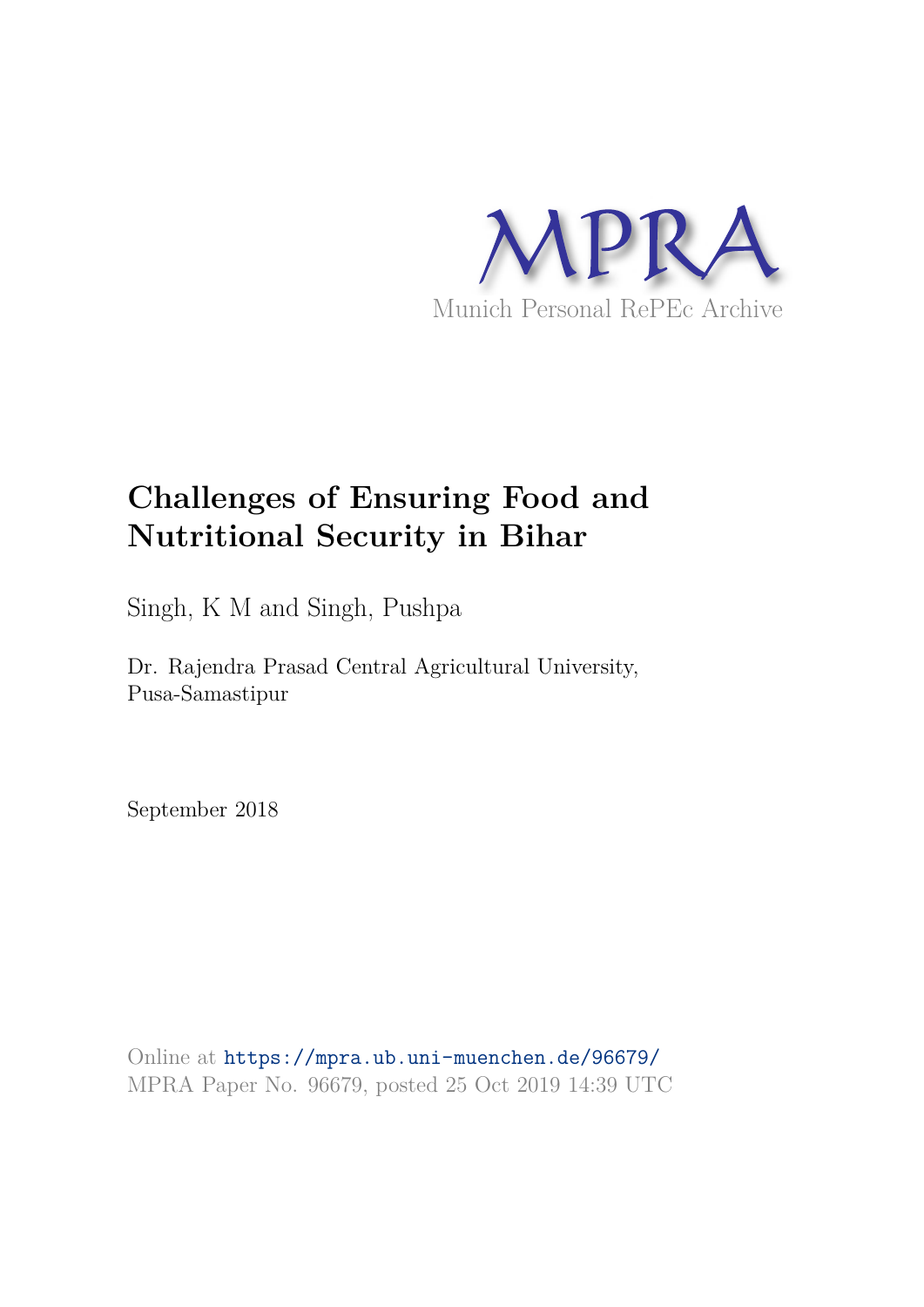# **Challenges of Ensuring Food and Nutritional Security in Bihar**

K.M.Singh<sup>1</sup> and Pushpa Singh<sup>2</sup>

# **Abstract**

Ensuring food and nutrition security is a big challenge for India, given its huge population and high levels of poverty and malnutrition. Malnutrition among children is prevalent in almost all the states in India but Child malnutrition is a critical problem in Bihar, where the prevalence of underweight children is far worse than the Indian average and higher than any country in the world The level of agricultural performance or income have a strong and significant negative relationship with indices of under-nutrition among adults and children, a result suggesting that improvement of agricultural productivity can be a powerful tool to reduce under-nutrition across the vast majority of the population. The data from NFHS III reveals that nearly 50 per cent of children below 5 years of age are underweight and 20-35 per cent is stunted in the above states. Similarly, around 35 per cent or more of adult men and women of 15-49 years of age are found to be 'thin' in these states. MS Swaminathan Research Foundation (MSSRF, 2008) classified various Indian states based on composite index of food insecurity and found that the eastern states such as Chhattisgarh and Jharkhand fell under the category of 'very high' food insecurity, while Bihar and Odisha were classified under 'high' food insecurity.

The efficacy of Public Distribution System for distribution of rice, wheat, sugar etc and a responsibility of both State and central Government is crucial in addition access to sanitation facilities and women's literacy are also strong factors affecting malnutrition. Access to healthcare for women and child-care practices, in particular breast- feeding within 1 hour after birth, are other important determinants of malnutrition among adults and children. Malnutrition is a multidimensional problem that requires multisectoral interventions. However, improvements in agriculture alone cannot be effective in combating malnutrition if several other mediating factors are not in place. Interventions to improve education, health, sanitation and household infrastructure, and care and feeding practices are critical. Innovative strategies that integrate agriculture and nutrition programs stand a better chance of combating the malnutrition problem.

**Keywords:** Food Security, malnutrition, healthcare, underweight, Sanitation, agricultural productivity.

 $\overline{a}$ 

<sup>1</sup> Professor (Agricultural Economics) and Dean, Faculty of Agriculture, Dr. Rajendra Prasad Central Agricultural University, Pusa (Samastipur), Bihar-848125, India, Email: m.krishna.singh@gmail.com

<sup>&</sup>lt;sup>2</sup> Deputy Director Extension (Training), Directorate of Extension, Dr. Rajendra Prasad Central Agricultural University, Pusa (Samastipur), Bihar-848125, India,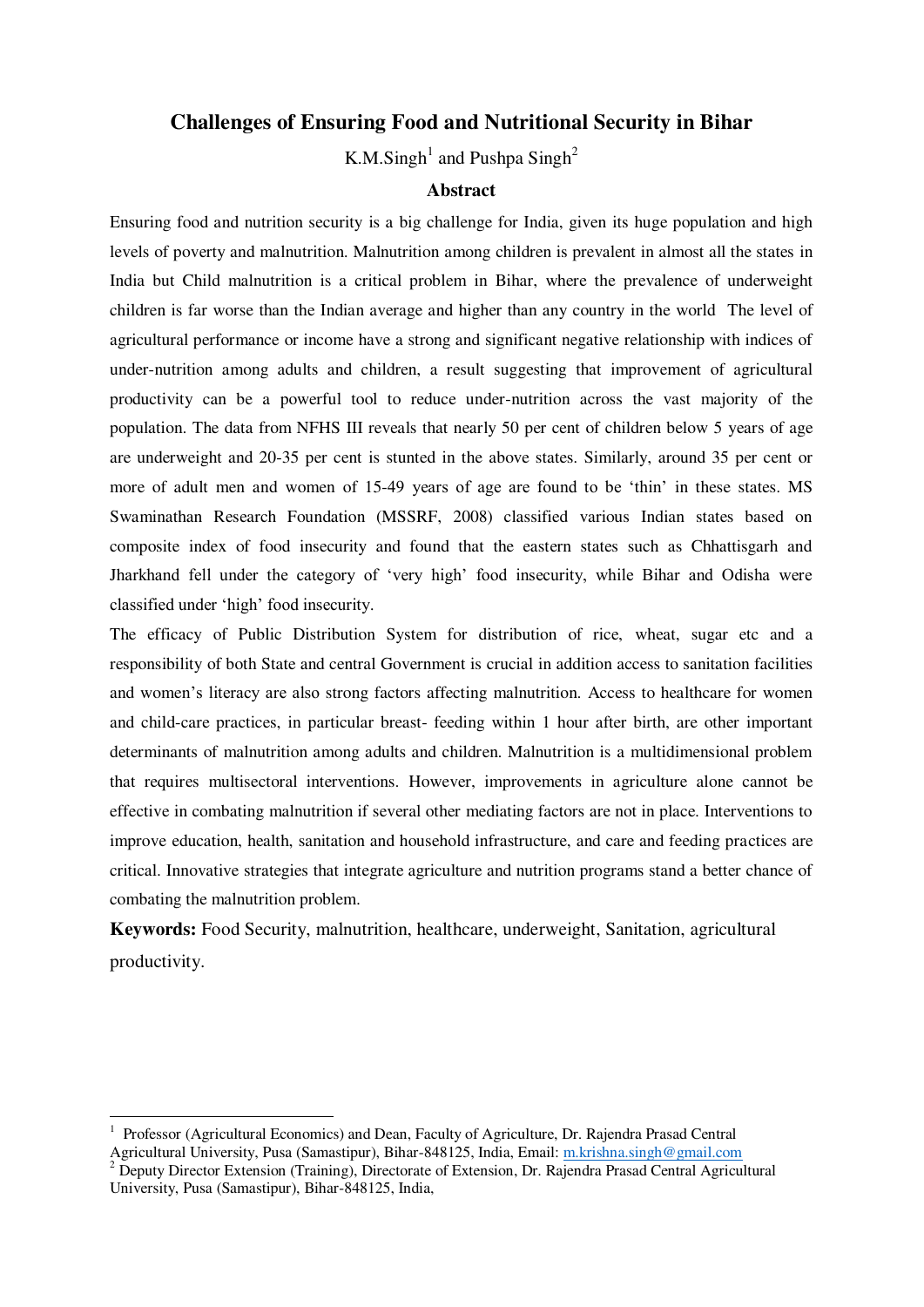# **Challenges of Ensuring Food and Nutritional Security in Bihar**

### **Introduction**

With population approaching almost 1.25 billion in 2011, out of which the eastern region; consisting of Bihar, Jharkhand, West Bengal, Odisha, Chhattisgarh, eastern parts of U.P. and plains of Assam constitute 33% (0.4 billion) and expected to be 0.56 billion by the year 2050. India is likely to be the most populous country on this planet by 2030 with 1.6 billion people accounting for more than 17% of the global population and 456 million poor, or 41.6% living on less than \$1.25 a day (Chen and Ravallion 2008). Ensuring food and nutrition security is thus a challenge for India. The highest growth rate of population is expected to be in the eastern parts of U.P.(66%) followed by Bihar (55.4%), Jharkhand (36.7%), Chhattisgarh (31.5%), Assam (30.8%), Odisha (14.8%) and West Bengal (7%). Eastern region, produced 65.55 MT of foodgrains from 36.3 mha with a productivity of 1804.65 kg/ha in 2008. However, by 2050 it is expected that area under food grain production would be lower by 10.8% leaving behind an area of 32.39 mha only for food production. In the year 2011, 65.54 MT food grain was produced in the eastern region with 161 kg/annum/capita food grain availability. By the year 2050, food grain requirement of eastern region is expected to 85.58 MT as against the expected availability of 65.44 MT. In this region per capita food grain requirement is expected to 153 kg/annum but the expected availability is only 117 kg/annum, thus showing estimated deficit of 20.14 MT food grain in the eastern region by the year 2050. By incorporating some adaptation strategies, effect of climate change on crop production can be minimized to some extent (Singh, et al. 2011)

The deficiency in access to complete food for a large majority of people has put India in the league of countries with worst levels of malnutrition in the world as the country ranks 63 among 120 countries covered in the Global Hunger Index 2013, with the food security status designated as 'alarming' (IFPRI/ Welthungerhilfe/Concern Worldwide, 2013). The National Family Health Survey (NFHS) III (2005-06) had estimated that nearly 40.4 per cent of children under 3 years are underweight and 44.9 per cent are stunted; 36 per cent of adult women and 34 per cent adult men suffer from chronic energy deficiency; 79 per cent of children and 56 per cent of women are anaemic and so on (IIPS and Macro International, 2007). This situation reaches to an alarming proportion in the eastern states i.e., Bihar, Odisha, Jharkhand, Chhattisgarh, West Bengal, etc. The data from NFHS III reveals that nearly 50 per cent of children below 5 years are underweight and 20-35 per cent are stunted in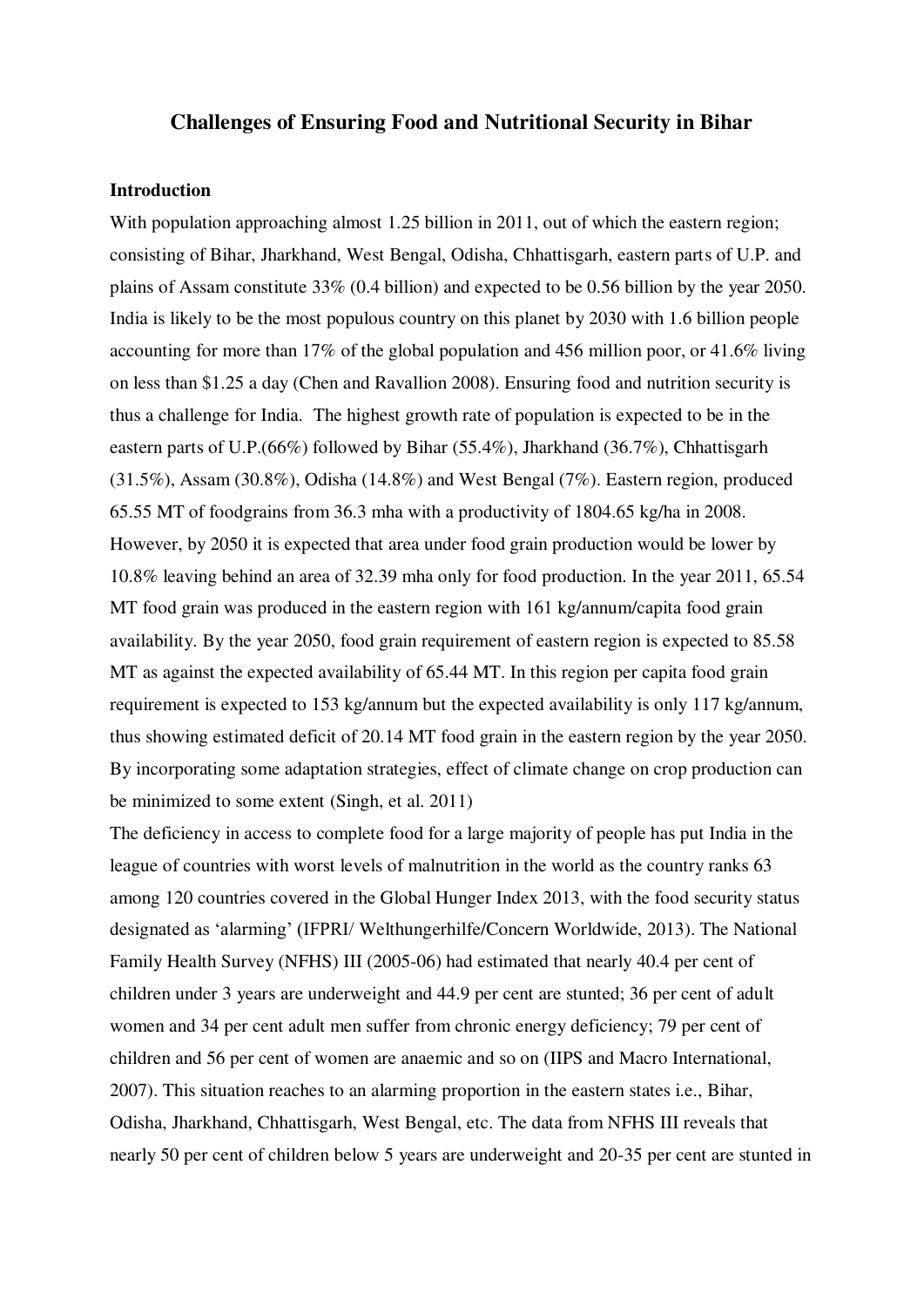these states. Similarly, around 35 per cent or more of adult men and women of 15-49 years of age are found to be 'thin' in these states. The states of India on the basis of two index of malnutrition namely, Normalized Adult Malnutrition Index (NAMI) and Normalized Child Malnutrition Index (NCMI) found that most eastern states fell in top two categories of malnutrition, with Bihar faring the worst among them (Gulati et al, 2012). Similarly study conducted by MS Swaminathan Research Foundation (MSSRF, 2008) classified various Indian states based on composite index of food insecurity and found that the eastern states such as Chhattisgarh and Jharkhand fell under the category of 'very high' food insecurity, while Bihar and Odisha were classified under 'high' food insecurity. West Bengal was relatively better off with moderate levels of food insecurity. These studies serve as a reminder that various steps undertaken by the Governments since independence to alleviate food deficiency has still not delivered desired results and more needs to be done.

### **Under Nutrition in Bihar**

 $\overline{a}$ 

In India, 43% of children under age five are underweight for their age. Bihar has the 3rd highest prevalence of underweight children (56.1%) after only Jharkhand (57.1%) and Madhya Pradesh (59.8%) (World Bank, 2012). The prevalence of underweight children in Bihar is higher than any country in the world (Menon et al., 2009). Bihar houses  $11\%$  of India's under-five population or 12.7 million children, of these, 49% (6.3 million) suffer from chronic under-nutrition (stunting) and 37% (1.7 million) suffer from acute under-nutrition i.e. wasting<sup>3</sup> -Stunting is more prevalent in the more vulnerable scheduled caste (SC) population (58% opposed to 49% state average); wasting is marginally higher in this group. Of 43.6 million stunted Indian children, 6.3 million (14%) live in Bihar and of the 16.9 million wasted children in India, 1.7 million (11%) live in Bihar. In Bihar, prevalence of severe stunting is 26%, severe underweight is 14.7% and severe wasting is almost 4%. Thus, over 50% of the stunted children are severely stunted, nearly 40% of the total underweight are severely underweight and 30% of wasted children have severe form of under-nutrition (UNICEF, discussion paper). Prevalence of stunting among children under-five in Bihar (49%, RSOC 2013-14) continues to be worse than the national average was in 2006 (48%, NFHS-3, 2005- 06). Stunting, a marker of chronic under-nutrition has long term implications on child's physical growth, intellectual capacity and economic productivity. With over 6 million stunted children, Bihar has the second highest prevalence of stunting among all states in India. More vulnerable scheduled caste groups are more undernourished than average under-fives. Over

<sup>&</sup>lt;sup>3</sup> Wasting is acute weight loss indicated by low weight-for-height, together with bilateral oedema.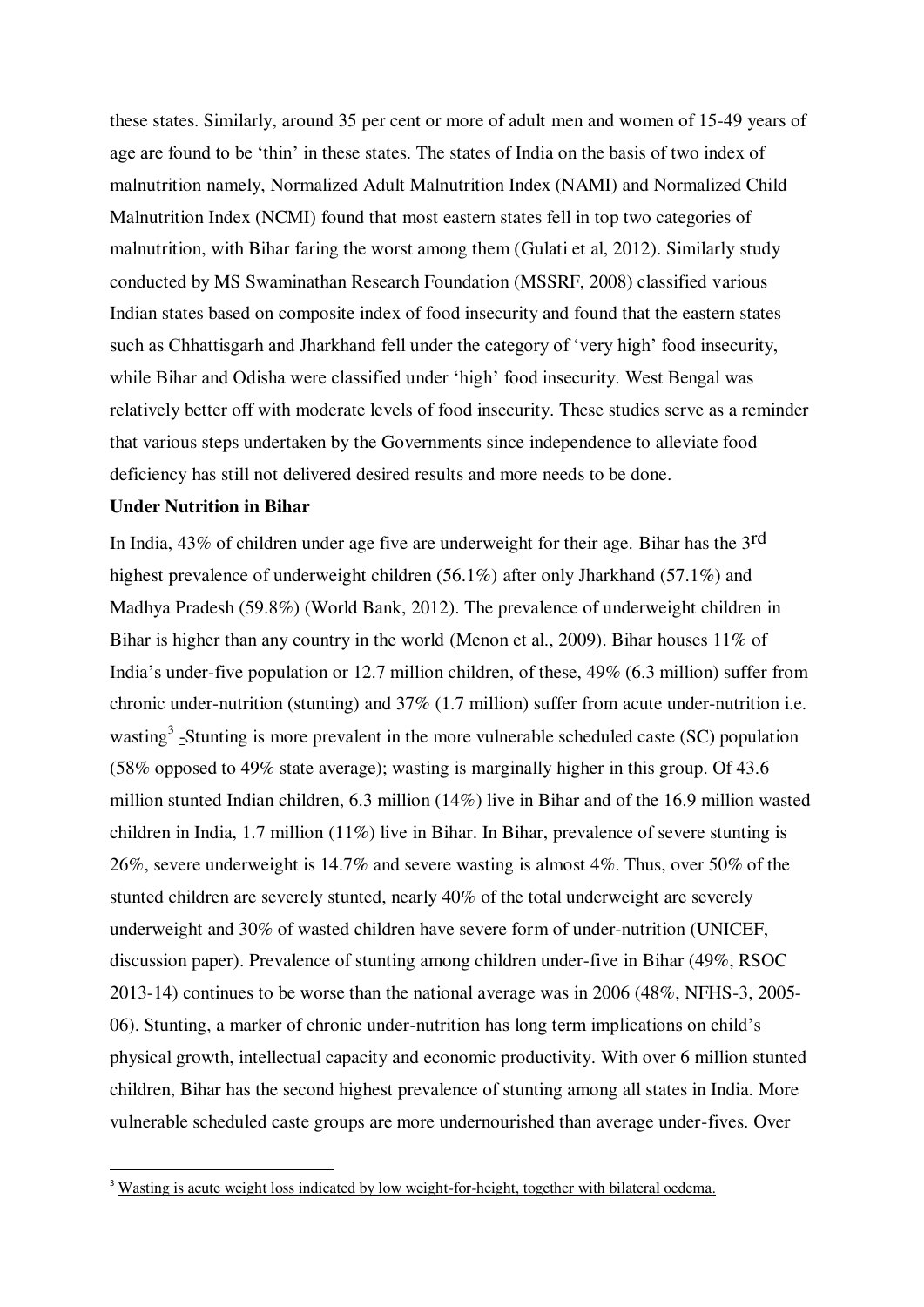half of the stunted children are already severely stunted; their physical and cognitive development is permanently impaired. Pace of reduction in stunting is slow at annual decline of less than one% point in eight years (2005 to 2013) that is, from 56% to 49%. Seven of the 38 districts in Bihar account for 30% of the stunted children. In 20 of 38 districts, severe form of stunting contributes to over 50% of total prevalence of stunting. Almost every second girl aged 15 to 18 years, who will soon be a mother, is undernourished. Nine in 10 girls aged 10 to 17 years suffer from anaemia. Nearly 65% of children are not breastfed within an hour of birth; 30% Complementary feeding is delayed for over 50% of children. Practice of adequate frequency of complementary feeding has declined from 56% to 45.7% (NFHS 3, 2005-06; RSOC 2013-14). Four of 10 children still remain incompletely immunised. Over 50% children are outside the ambit of Vitamin A supplementation and almost all are outside weekly IFA supplementation coverage.

Agriculture is the main source of livelihood employing 60% of the total workforce (FAO, 2013) the focus of agricultural policies and programmes need to be more nutrition-sensitive for improving the nutritional outcomes (FAO, 2013). The potential of agriculture to reduce malnutrition can be tapped for producing nutritious food which alone may not improve nutritional outcomes, unless malnutrition is addressed by adopting a multi-sectoral approach (FAO, 2013; Das et al., 2014). Although women constitute approximately 35% of the agricultural workforce engaged in agricultural sector, indicating their importance in agriculture (FAO, 2011) but they face major constraints in accessing production resources, markets, and services than those faced by men. Because of high dependence on agriculture for livelihood and the role of agriculture for women it is crucial for promoting improved nutritional outcomes through nutrition-sensitive agricultural interventions.

Given the present situation it is imperative to seek self-sufficiency in food production, with added challenge of doing so in an environmentally and financially sustainable manner. The government's flagship programs such as the National Agriculture Development Programme (Rashtriya Krishi Vikas Yojana or RKVY) and National Food Security Mission (NFSM), and programs related to irrigation like the Accelerated Irrigation Benefit Program, Integrated Watershed Management Program, Micro Irrigation Mission are geared toward providing the much needed boost to enhance agricultural productivity and, thereby, higher agricultural growth. For high-value agriculture, the National Horticulture Mission (NHM) is an initiative by the public sector. The paper tries to analyse how agriculture help in promoting nutritional outcomes; though the linkages are rather complex (Haddad and Meeker, 2013; Kadiyala et al., 2014).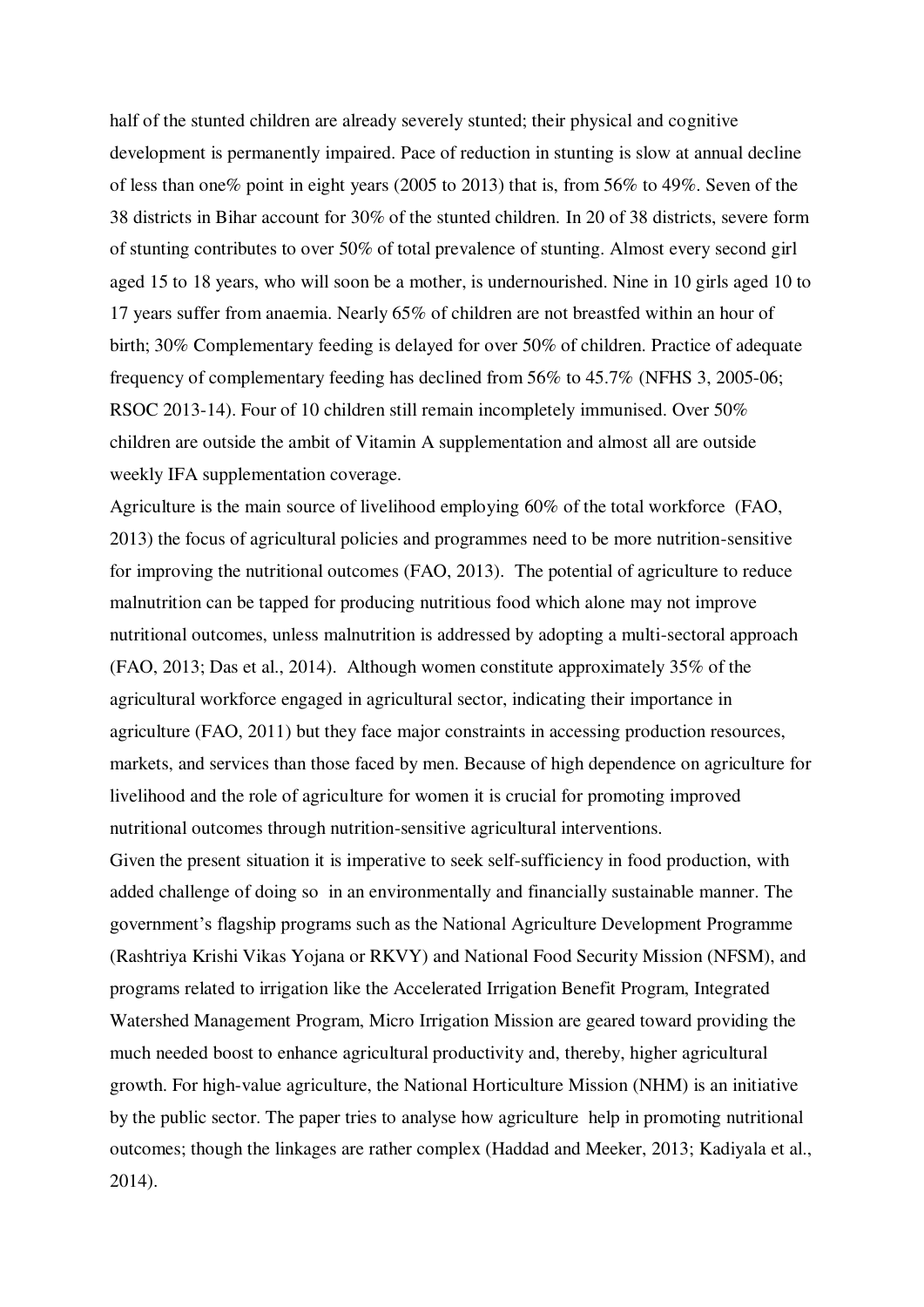#### **Availability of Cheap and Nutritious Food to all:**

Compared with the overall increase in agricultural growth rates it is the increase in production of staple grains, pulses and vegetables which showed more conclusive evidence on improving the nutrient intake and nutritional outcomes. (Adhiguru and Ramasamy, 2003;). Several studies have however reported that increased food supplies facilitated the calorie intakes and improved diet diversity, but did not necessarily yield more favourable nutritional outcomes (Bhagowalia *et al*. 2012) showing a weak relationship between calorie consumption and nutritional outcomes in India at household and regional level. (Headey, 2011; Parasuraman and Rajaretnam, 2011).

Shift in the cropping pattern to rice-wheat cropping system from pulses and millets due to increased irrigation facility and thereby agricultural intensification, measured in terms of irrigation and improved seed or fertilizer use, have shown a negative correlation with child nutritional outcome like wasting and stunting<sup>4</sup>. (means Vegetable based cropping system followed by small and marginal farmers in states like Bihar are reported to have a lower deficiency from Recommended Daily Allowance in the consumption of vitamin A, iron, and vitamin  $C$  for adults and for children vis- $\dot{a}$ -vis those having non-vegetable based production systems (Adhiguru and Ramasamy, 2003). The interventions focused on women-headed small holding households are reported to yield better results, with school-age children and adolescents in beneficiary households being slightly taller than those in small farm-holding households operated by men. Including some less cultivated traditionally used vegetables in diet may also facilitate a higher micronutrient intake with better nutritional outcomes (Ogle et al., 2001). Interventions for increasing the productivity and crop diversification are very important in promoting targeted food production and consumption, leading to dietary diversity and the intake of specific nutrient types. Similarly the importance of homestead nutrition garden is very important in improving diet diversification and enhanced nutritional outcomes at micro level as crop diversity leads to diet diversity, particularly for mothers, and improves the calorie and nutrient intake. In eastern states these agricultural interventions need to be supplemented with bio-fortification and nutrition knowledge for addressing the socioeconomic needs of landholders.

# **Economic Access to nutritious food to all:**

 $\overline{a}$ 

<sup>4</sup> Stunting is chronic under-nutrition and indicated by a low height-for-age. Stunting starts in the foetal stage and accumulates through the first two years of life; after which point it becomes irreversible. Stunting is a biological adaptation to inadequate maternal nutrition, and then inadequate food, frequent episodes of disease or both – during infancy and early childhood. (Shively et al., 2012).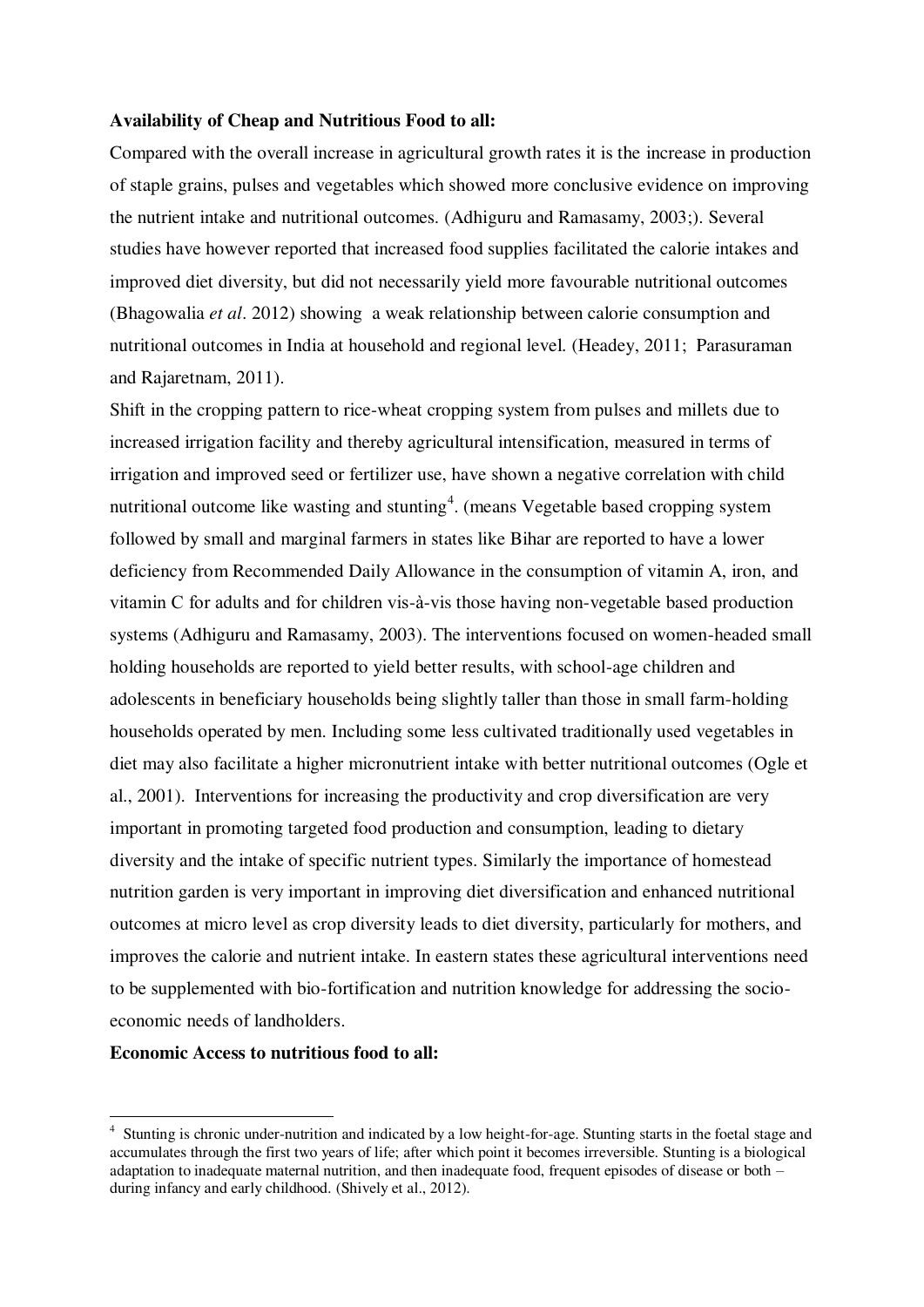Food accounts for more than 50% of the monthly per capita expenditure in India and even more for the low income groups. With the decline in consumption of cereals and increase in intake of high-value food cereals consumption has declined over time from nearly 15 kg in 1983 to 12 kg in 2004–2005 in rural areas, while it has declined in urban areas from 11.3 kg in 1983 to almost 10 kg in 2004–2005 per capita per month. The change in consumption pattern is observed across income classes in both rural and urban areas. Increasing agricultural production, crop diversification and other such measures alone may not be able to ensure food security and its imperative to design social safety net and employment-generating programs to improve accessibility of food to the poor and vulnerable.

The efficacy of Public Distribution System for distribution of rice, wheat, sugar etc and a responsibility of both State and central Government is crucial in identifying the poor. Several initiatives have been taken up by the government from time to time like social audit for identification, food coupons and even direct cash transfer. The beneficial programs of central govt. like Mahatma Gandhi National Rural Employment Guarantee Scheme (MNREGS) by providing minimum 100 days of employment have improved livelihood security in rural households and created job opportunities. Similarly National Food Security Bill is a mean to ensure food security by providing 25-35kg of rice or wheat at Rs 3/kg to those household below poverty line.

The increase in household income through crop production or any other means at the household level had a significant positive effect on calorie intake because of the increased food expenditure (Jahan and Pemsl, 2011; Yu, 2012). Increased household wealth also significantly affected the diet diversity of children in India. Studies by Parasuraman and Rajaretnam (2011) have shown a positive association between per capita expenditures on food by households and nutritional outcomes amongst children (indicated by stunting), adolescents and ever married women indicating of positive impact of food expenditure on nutritional outcomes.

#### **Nutrition specific interventions**:

Various programmes are run by state and central govt. targeting the vulnerable population. *Sabla,* a flagship scheme for health, nutrition and life skill development of adolescent girls is implemented in 12 districts in Bihar under the Integrated Child Development Services (ICDS). National programmes on micronutrient deficiency prevention and management such as the NIPI, Weekly Iron Folic Acid Supplementation (WIFS), vitamin A supplementation programme and National Iodine Deficiency Disorders Control Programme (NIDDCP) are also running. Janani Suraksha Yojana (JSY) is implemented state-wide and Indira Gandhi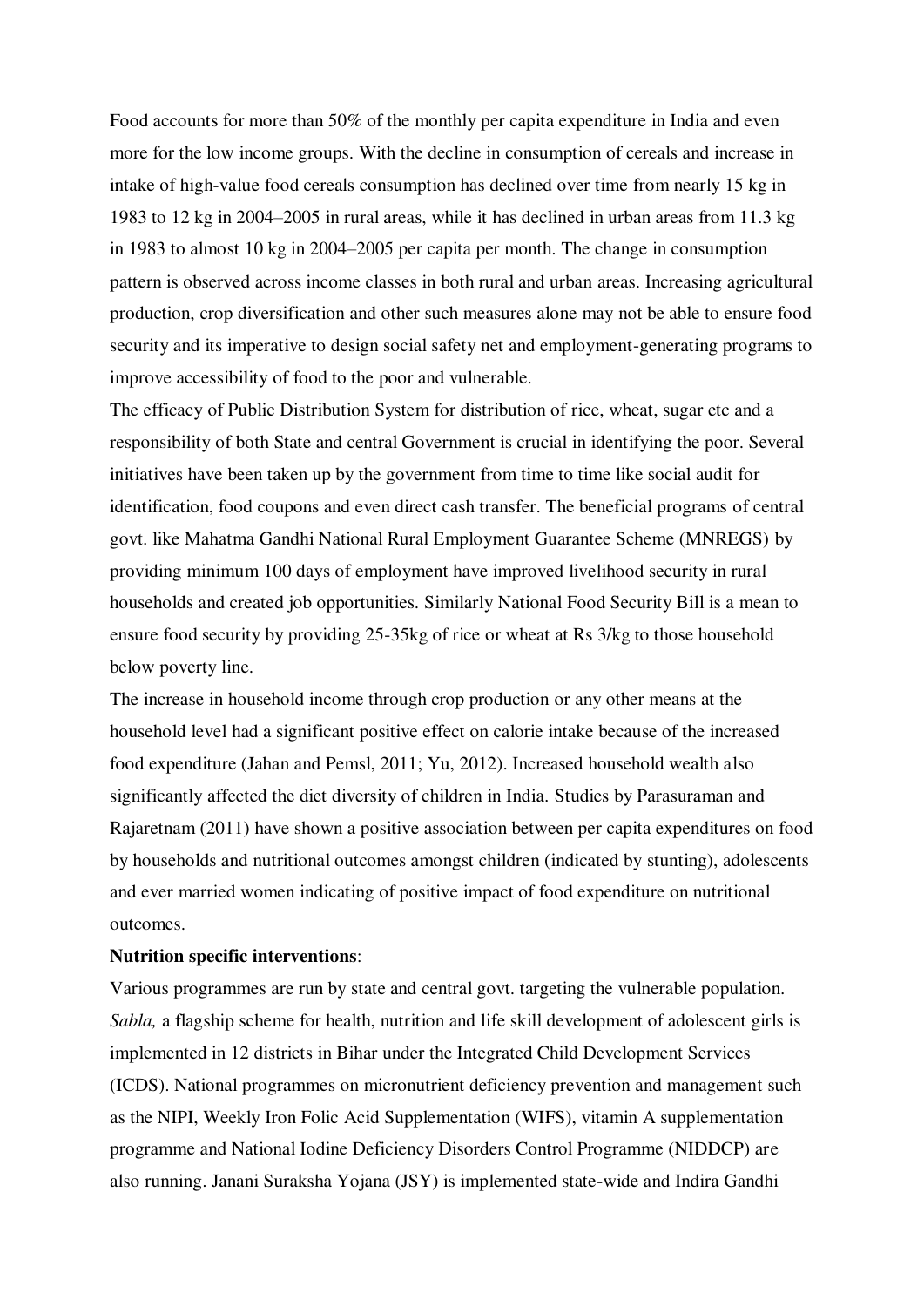Matritav Sahyog Yojana (IGMSY) in two districts. Under the Janani Shishu Suraksha Karyakram (JSSK) pregnant women can avail free delivery and postnatal care services at select institutions. Government of Bihar is focussing on the 1000 day window period from conception till child is two years, the most critical period for providing strong growth and development foundation, through the Bal Kuposhan Mukt Bihar (BKMB) programme. In addition to Take Home Ration (THR) and preventive services provided through Anganwadi Centres (AWC) at each village, other community based platforms such as Village Health, Sanitation and Nutrition Days (VHSND) Annaprasan ceremony, Bachpan diwas and Kishori diwas are central to providing a range of services through the life cycle. Facility based care and counselling is available through Infant and Young Child Feeding (IYCF) counselling centres functional in all districts and at Nutrition Rehabilitation Centres (NRC) for Severe Acute Malnutrition<sup>5</sup> (SAM) of children.

Bihar government through its Public Distribution Scheme (PDS), Poorak Poshahar Yojana under ICDS and Jeevika's (under Bihar Rural Livelihood Mission) grain banking scheme aims to improve household food security and overall food intake. Information on locally available nutritious crops is also made available through these pilots and through ICDS. There is dedicated Mission for improving access to water and sanitation services - Bihar State Water and Sanitation Mission (BSWSM) and implements subsidised toilet construction under Mahatma Gandhi National Rural Employment Guarantee Act (MNREGA). The Bihar Mahadalit Vikas Mission (BMVM) focuses on bringing the most deprived castes under the ambit of development programmes. The state has established an overarching Mission- Manav Vikas Mission (MVM) to improve coordination across the multiple departments that need to harmonise their interventions for reaching the adolescent girls, women and children with the recommended services at the right time.

Immediate factors influencing the malnutrition levels are the quality and level of food intake and the behavioural patterns influencing health and nutrition. The tables presented below provide details of these aspects in Bihar and all India (Table 1).

An examination of the average level of food intake in rural Bihar indicates that with respect to cereals, the average monthly per capita intake of 12.13kg on par with the required dietary allowance (RDA) norm of 12kg/month/person. Average per capita consumption of pulses and

 $\overline{a}$ 

<sup>&</sup>lt;sup>5</sup> Wasting in its severe form is called severe acute malnutrition (SAM). SAM can be easily defined by mid upper arm circumference (MUAC) <11.5 cms and/or presence of bilateral pitting oedema. The risk of death in a SAM child is nine times greater than their well-nourished peers.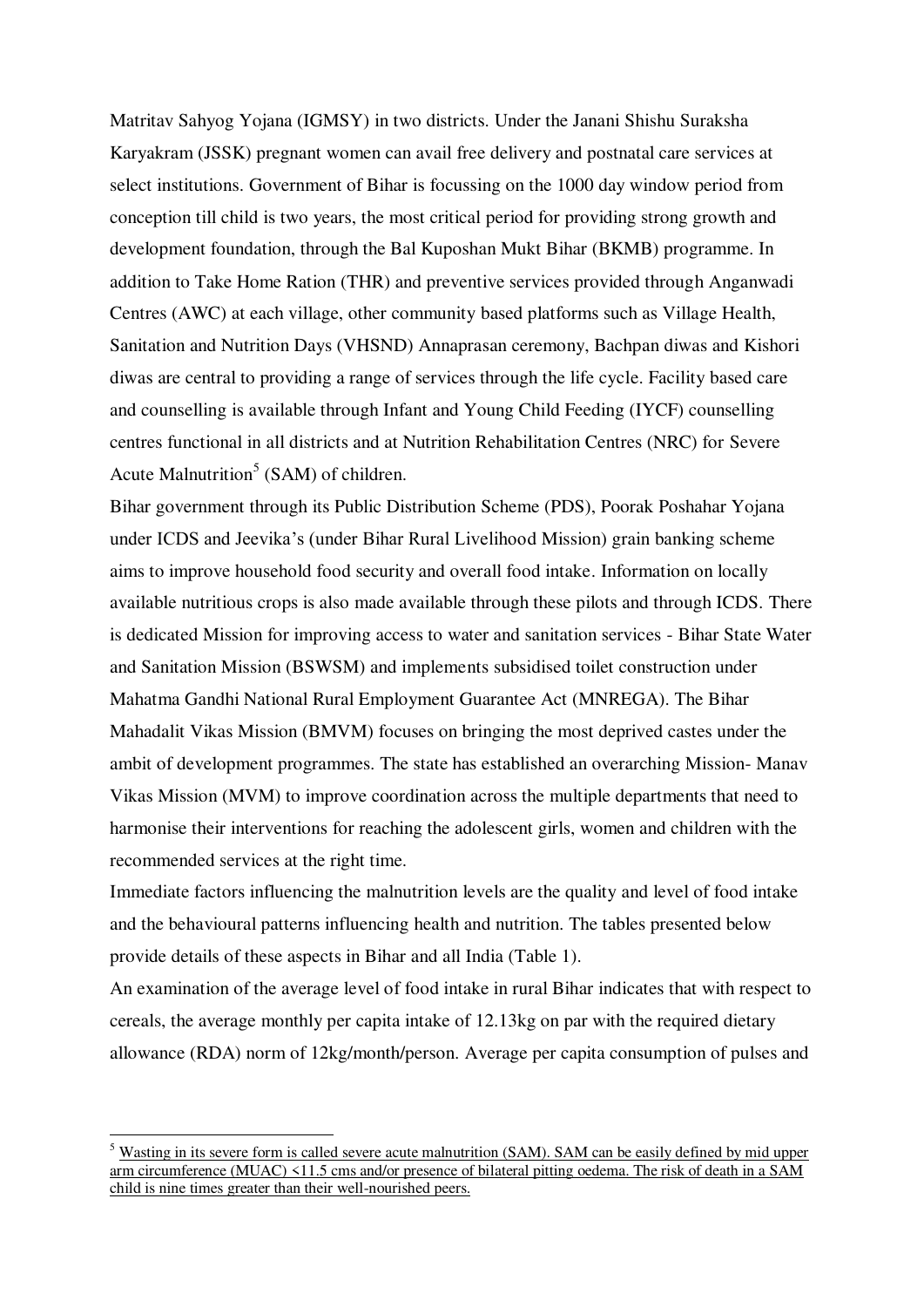milk in rural Bihar is lower than the national average as well as the daily recommended allowances (Table 2).

Table 2 indicates the deficiencies in diet that leads to deficiencies in average intake of pulses and milk in rural Bihar. Consumption of all the food items (except for cereals) is below the required daily allowance and these result in deficiencies of almost all the nutrients. It is in this context promotion of nutrition sensitive agriculture becomes important as a method of enhancing household production of nutritious food leading to diversified diet of farm families.

# **Factors impacting Nutrition**

# **Agricultural policies affecting food prices**

Policy intervention for affecting food prices played an important role in diet diversification and nutritional outcomes (Gaiha et al., 2012). The policy of improving the affordability of staples by the public distribution system provided food and nutritional security (Adhiguru and Ramasamy, 2003; Parasuraman and Rajaretnam, 2011). The transferring of productive assets to poor farm households in poverty alleviation programmes have lead to an increase in agricultural productivity, and consequently, improve nutrition security. Facilitating an increased access to agricultural credit by the rural households improved the household's purchasing power and contributed towards enhancing the nutritional outcomes (Kiresur et al., 2010).

## **Women's status and education**:

The status of a woman's nutrition and her position in the household and society are significant for the short- and long-term nutritional status of her children. Constituting roughly half the population, women make important decisions on family health, education, and feeding and are the primary caregivers (Meena et al. 2018). Therefore, women empowerment with women-friendly agricultural technologies will result in an increased intra-household bargaining power and a larger say in household resource allocation leading to the provision of nutritious food for themselves and their children (Hallman et al., 2003; Allendorf, 2007; Ghosh, 2007). An effective participation of women in the nutritional programme requires a gender sensitive approach (Jahan and Pemsl, 2011). The agricultural interventions with a multi-sectoral approach and targeted at empowering women can enhance the nutritional outcomes for women and children.

### **Where do we go from here?**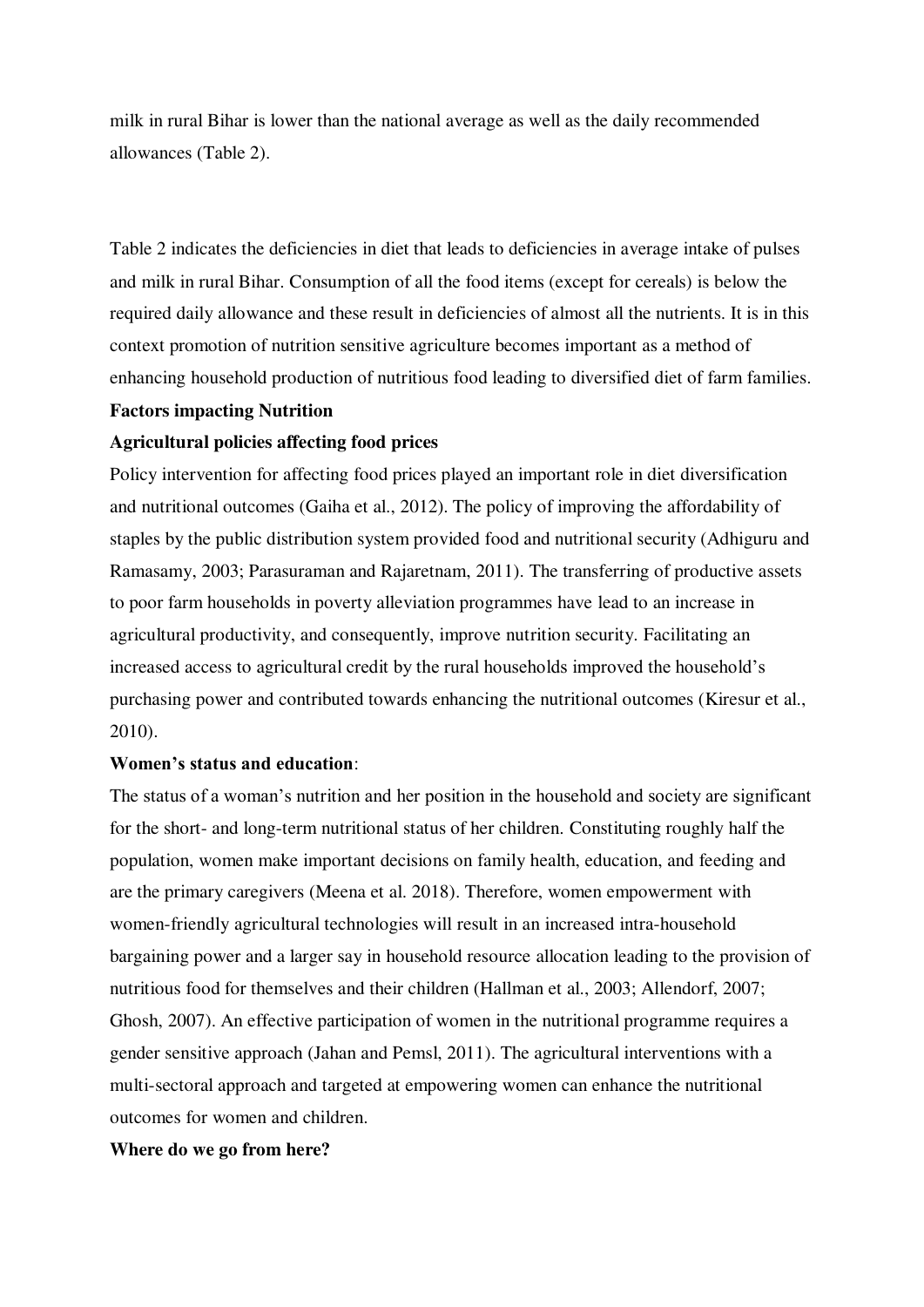The agricultural interventions have the potential to influence nutritional outcomes although the linkages are very complex and require multi-sectoral and multi-dimensional approaches to tackle the malnutrition problem in eastern region and India as whole. It is small interventions like home production of nutrient-rich food crops in homestead gardens and bio-fortification of staples which will improve the nutritional outcomes. The diversification of agriculture towards fruits and vegetables and fisheries and livestock based integrated farming system can potentially promote dietary diversity and improve nutritional outcomes with additional impetus from government with favourable nutrition-sensitive agricultural policies and empowerment of women.

One of the major issues concerning eastern states like Bihar is the persistent problem of malnutrition among children and women. Malnutrition is caused by multiple factors and any approach to address the problem of malnutrition needs a holistic, multidimensional approach. A combination of nutrition specific and nutrition sensitive programmes are required to address issues related to malnutrition. Our objective should not be just *"Freedom from Hunger"* but *"Freedom from Under-nutrition"* i.e the nutritional well-being of our people. What we need a Food and Agricultural Policy with a nutrition orientation, which will result in balanced augmentation of not only the conventional food grains, but also of "quality foods" like pulses, green leafy vegetables, fruits, milk, poultry and fish. It is through such a policy that we can ensure that diets in households across the country are balanced and nutritious. A forward-looking food production policy must be based on these considerations.

#### **References:**

- Adhiguru, P., Ramasamy C., 2003. Agriculture Based Interventions for Sustainable Nutritional Security. Policy Paper 17, National Centre for Agricultural Economics and Policy Research and Tamil Nadu Agricultural University, Coimbatore.
- Allendorf, K., 2007. Do women's land rights promote empowerment and child health in Nepal? *World Dev.* 35 (11), 1975–1988.
- Berti, P.R., Krasevec, J., Fitzgerald, S., 2004. A review of the effectiveness of agriculture interventions in improving nutrition outcomes. *Public Health Nutr.* 7 (5), 599–609.
- Bhagowalia, P., Headey, D., Kadiyala, S., 2012. Agriculture, Income, and Nutrition Linkages in India, Insights from a Nationally Representative Survey. IFPRI Discussion Paper 01195, July 2012.
- Das, P.K., Bhavani, R.V., Swaminathan, M.S., 2014. A farming system model to leverage agriculture for nutritional outcomes. *Agric. Res.* 3 (3), 193–203.
- FAO, 2013. Synthesis of Guiding Principles on Agriculture Programming for Nutrition. [www.fao.org/docrep/017/aq194e/aq194e00.htm](http://www.fao.org/docrep/017/aq194e/aq194e00.htm) .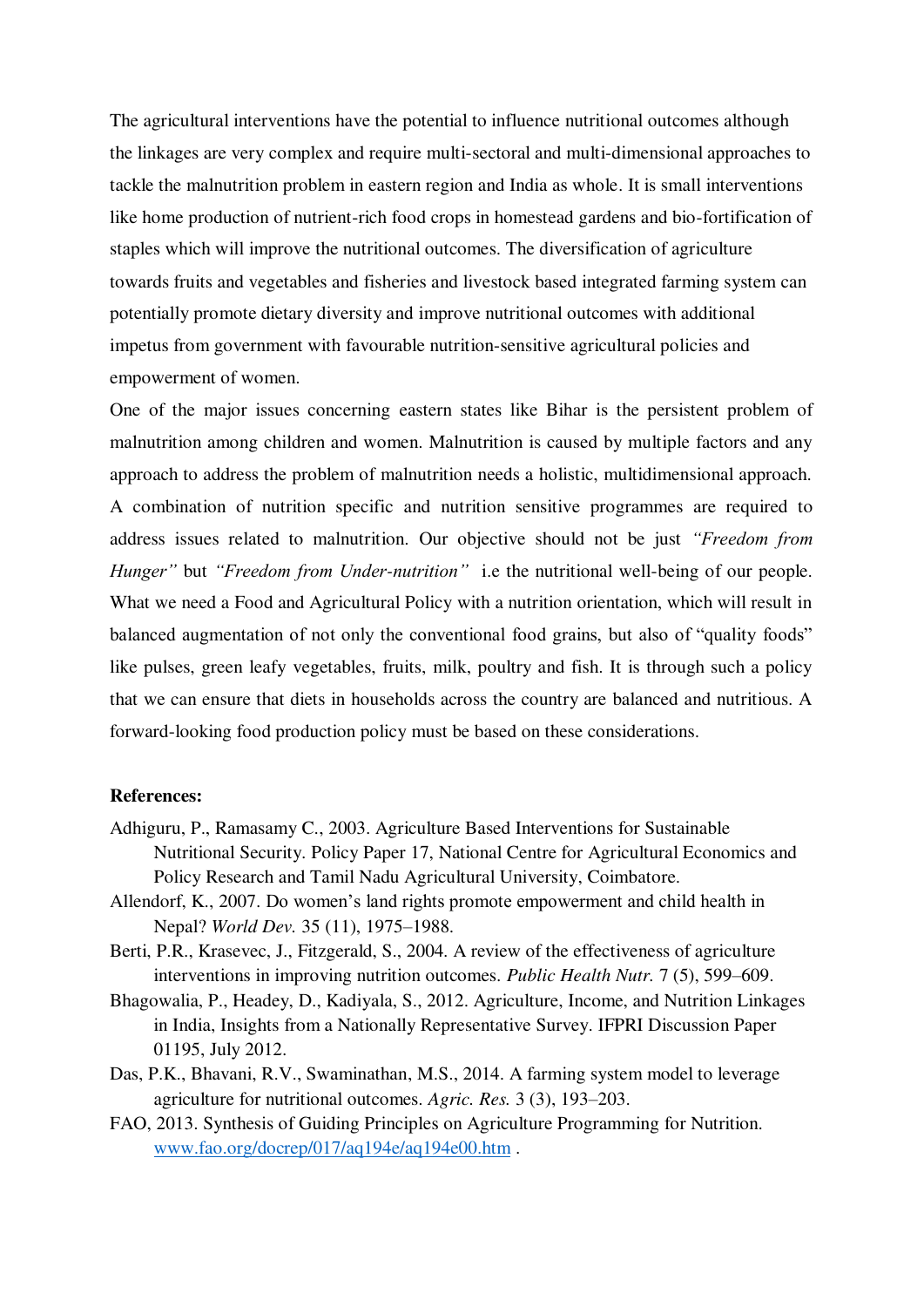- FAO. 2011. The State of Food and Women in Agriculture: Closing the Gender Gap for Development. [www.fao.org/docrep/013/i2050e/i2050e.pdf](http://www.fao.org/docrep/013/i2050e/i2050e.pdf) .
- Fan, S., Ashok Gulati, and Sukhadeo Thorat. 2008. Investment, subsidies and pro-poor growth in rural India. *Agricultural Economics* 39:163–170.
- Gaiha, R., Kaicker, N., Imai, K.S., Kulkarni, V.S., Thapa, G., 2012. Diet Diversification and Diet Quality in India: An Analysis. RIEB Discussion Paper Series. Kobe University, Japan, p. 2012, November.
- Ghosh, A., 2007. Land Reforms and Women's Nutrition: Evidence from India. Paper presented at the IFPRI 2020 Conference, Beijing, October 17–19.

<http://www.librarian.net/navon/page.jsp?paperid=15601409andsearchTerm=india+s>

- Girard, A.W., Self, J.L., McAuliffe, C., Olude, O., 2012. The Effects of Household Food Production Strategies on the Health and Nutrition Outcomes of Women and Young Children: A Systematic Review. US National Library of Medicine, National Institutes of Health, [www.ncbi.nlm.nih.gov/pubmed/22742612](http://www.ncbi.nlm.nih.gov/pubmed/22742612) .
- Gulati, A., Ganesh-Kumar, A., Shreedhar, G., Nandakumar, T., 2012. Agriculture and malnutrition in India. *Food Nutr. Bull.* 33 (1), 74–86.
- Haddad, L., Meeker, J., 2013. A State of the Art Review of Agriculture- Nutrition Linkages. AgriDiet Position Paper. [www.opendocs.ids.ac.uk/opendocs/bitstream/handle/123456789/3035/AgiDiet%20Glob](http://www.opendocs.ids.ac.uk/opendocs/bitstream/handle/123456789/3035/AgiDiet%20Global%20Review%20FINAL.pdf?%20sequence=1) [al%20Review%20FINAL.pdf? sequence=1](http://www.opendocs.ids.ac.uk/opendocs/bitstream/handle/123456789/3035/AgiDiet%20Global%20Review%20FINAL.pdf?%20sequence=1) .
- Haider, B.A., Bhutta, Z.A., 2008. Dietary Diversification Strategies Including Home Gardening, Livestock Farming and Dietary Modifications. Department of Paediatrics and Child Health, Aga Khan University, Karachi, Pakistan, Web Appendix 16, The Lancet Series. [www.thelancet.com/cms/attachment/](http://www.thelancet.com/cms/attachment/%202000990734/2003652412/mmc16.pdf)  [2000990734/2003652412/mmc16.pdf](http://www.thelancet.com/cms/attachment/%202000990734/2003652412/mmc16.pdf) .
- Hallman, K., Lewis, D. Begum, S., 2003. An Integrated Social and Economic Analysis to Assess the Impact of Vegetable and Fishpond Technologies on Poverty in Rural Bangladesh. FCND Discussion Paper 163. [www.fao.org/docs/eims/](http://www.fao.org/docs/eims/%20upload/166326/Hallman,%20Lewis,%20Begum.pdf)  [upload/166326/Hallman, Lewis, Begum.pdf](http://www.fao.org/docs/eims/%20upload/166326/Hallman,%20Lewis,%20Begum.pdf) .
- Headey, D., 2011. Turning economic growth into nutrition-sensitive growth. In: Fan, S., Pandya-Lorch, R. (Eds.), Reshaping Agriculture for Nutrition and Health. IFPRI 2012 (Chapter 5).
- Headey, D., Chiu, A., Kadiyala, S., 2012. Agriculture's role in the Indian enigma: Help or hindrance to the crisis of undernutrition? Food Security: Sci, Sociol. Econ. Food Production Access Food 4, 87–102.
- IIPS and Macro International (2007).National Family Health Survey (NFHS-3), 2005-06: India, Volume I, International Institute for Population Sciences, Mumbai.
- IFPRI/Welthungerhilfe/Concern Worldwide (2013).Global Hunger Index-The Challenge of Hunger: Building Resilience to Achieve Food and Nutrition Security, Bonn/Washington, DC, Dublin.
- Jahan, K., Pemsl, D.E., 2011. The impact of integrated aquaculture–agriculture on small-scale farm sustainability and farmers' livelihoods: experience from Bangladesh. *Agric. Syst*. 104, 392–402.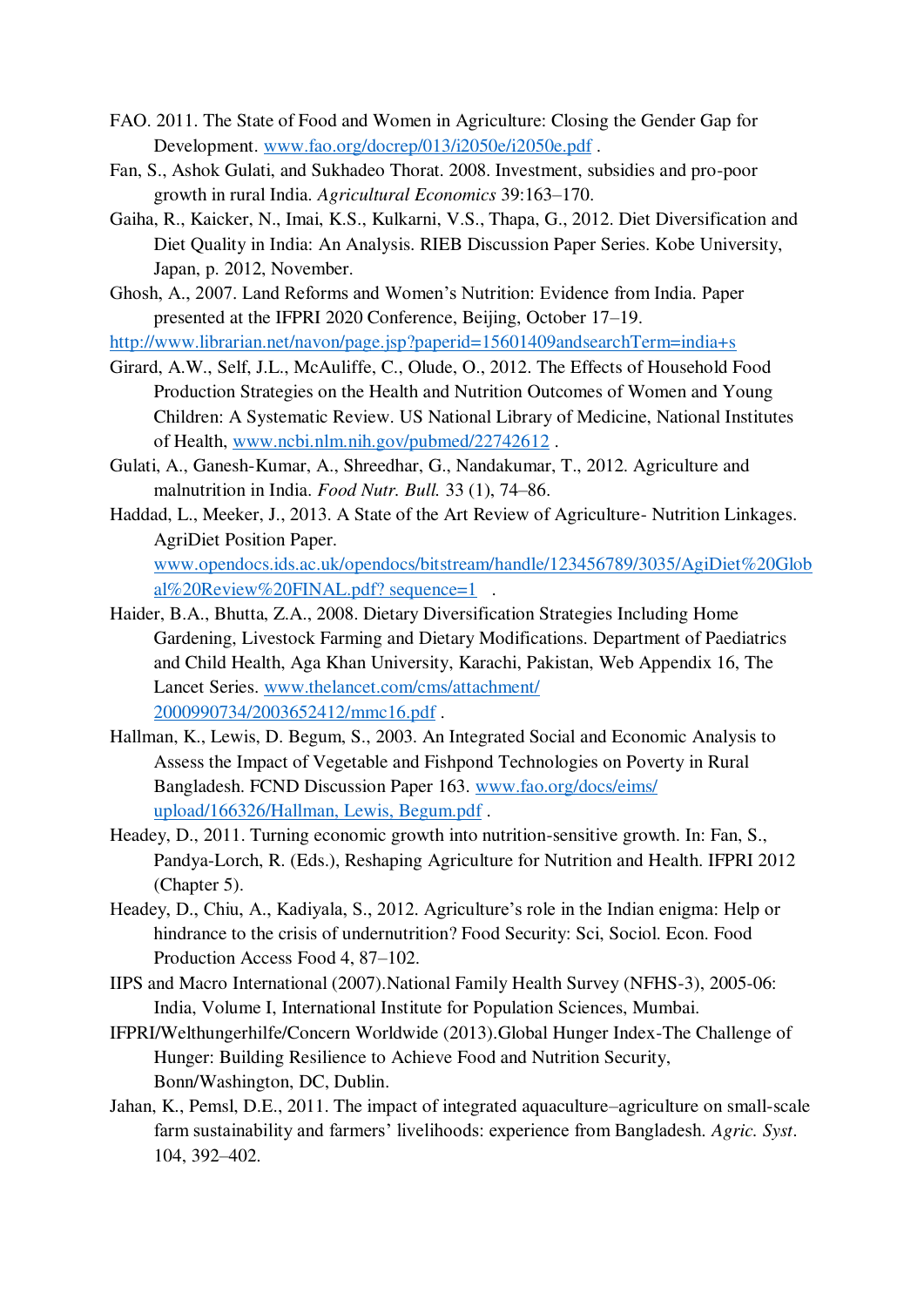- Kadiyala, S., Harris, J., Headey, D., Yosef, S., Gillespie, S., 2014. Agriculture and nutrition in India: mapping evidence to pathways. *Ann. N.Y. Acad. Sci.* 1331, 43–56.
- Kiresur, V.R., Melinamani, V.P., Kulkarni, V.S., Bharati, P., Yadav, V.S., 2010. Agricultural productivity, rural poverty and nutritional security: a micro evidence of inter-linkages from Karnataka State. *Agric. Econ. Res. Review* 23, 29–40.
- Meena, MS, Singh, KM, Meena, HM. 2018. Participation and Perception Towards Changing Farming Practices in Eastern India: A Study of Women Headed Households. National Academy Science Letters 41(4):1-3. DOI: 10.1007/s40009-018-0656-8
- MSSRF (2008).Report on the State of Food Security in Rural India, MS Swaminathan Research Foundation, Chennai.
- Ogle, B.M., Hung, P.H., Tuyet, H.T., 2001. Significance of wild vegetables in micronutrient intakes of women in Vietnam: an analysis of food variety. Asia Pacific J. Clin. Nutr. 10, 21–30.
- Parasuraman, S., Rajaretnam, T., 2011. Agriculture, food security and nutrition in Vidarbha: a household level analysis*. Econ. Polit. Weekly* 46 (19), 42–50.
- Ruel, M.T., 2001. Can Food-Based Strategies Help Reduce Vitamin A and Iron Deficiencies? A Review of Recent Literature. IFPRI, [www.ifpri.org/sites/](http://www.ifpri.org/sites/%20default/files/publications/fpreview05.pdf)  [default/files/publications/fpreview05.pdf](http://www.ifpri.org/sites/%20default/files/publications/fpreview05.pdf) .
- Shively, G., Sununtnasuk, C., Brown, M., 2012. Measuring the Links between Agriculture and Child Health in Nepal. Nutrition CRSP Research Briefing Paper No. 10. [www.nutritioninnovationlab.org/wpcontent/uploads/2013/04/RBP10\\_Agriculture\\_Child](http://www.nutritioninnovationlab.org/wpcontent/uploads/2013/04/RBP10_Agriculture_Child_Health_Nepal_FINAL.pdf) [\\_Health\\_Nepal\\_FINAL.pdf](http://www.nutritioninnovationlab.org/wpcontent/uploads/2013/04/RBP10_Agriculture_Child_Health_Nepal_FINAL.pdf) .
- Singh, KM, Kumar, Pankaj, Shivani, Gupta, JJ and Chaudhary, BK. 2011. Status and Strategies to Meet Estimated Requirement of Food and Animal Products in Eastern India by 2050*. Unpublished Mimeo*, ICAR-RCER, Patna.
- Weinberger, K., 2005. Assessment of the nutritional impact of agricultural research: the case of Mungbean in Pakistan. *Food Nutr. Bull.* 26 (3), 287–294.
- Yu Bingxin, 2012. From Plot to Plate: Linking Agricultural Productivity and Human Nutrition in Bangladesh. Selected Paper Prepared for Presentation at the International Association of Agricultural Economists Triennial Conference, Foz do Iguacu, Brazil, 18–24 August 2012. December 2014. [www.ageconsearch.umn.edu/](http://www.ageconsearch.umn.edu/%20bitstream/126803/2/YuB.pdf)  [bitstream/126803/2/YuB.pdf](http://www.ageconsearch.umn.edu/%20bitstream/126803/2/YuB.pdf) .
- World Bank, 2012. World Development Indicators. Accessed online at: <http://www.data.worldbank.org/data-catalog/world-development-indicators>
- UNICEF: Nourishing Bihar Children, Discussion paper Draft, 06 DEC.
- Menon, P., Deolalikar, A. & Bhaskar, A., 2009. India State Hunger Index: Comparisons of Hunger Across States. IFPRI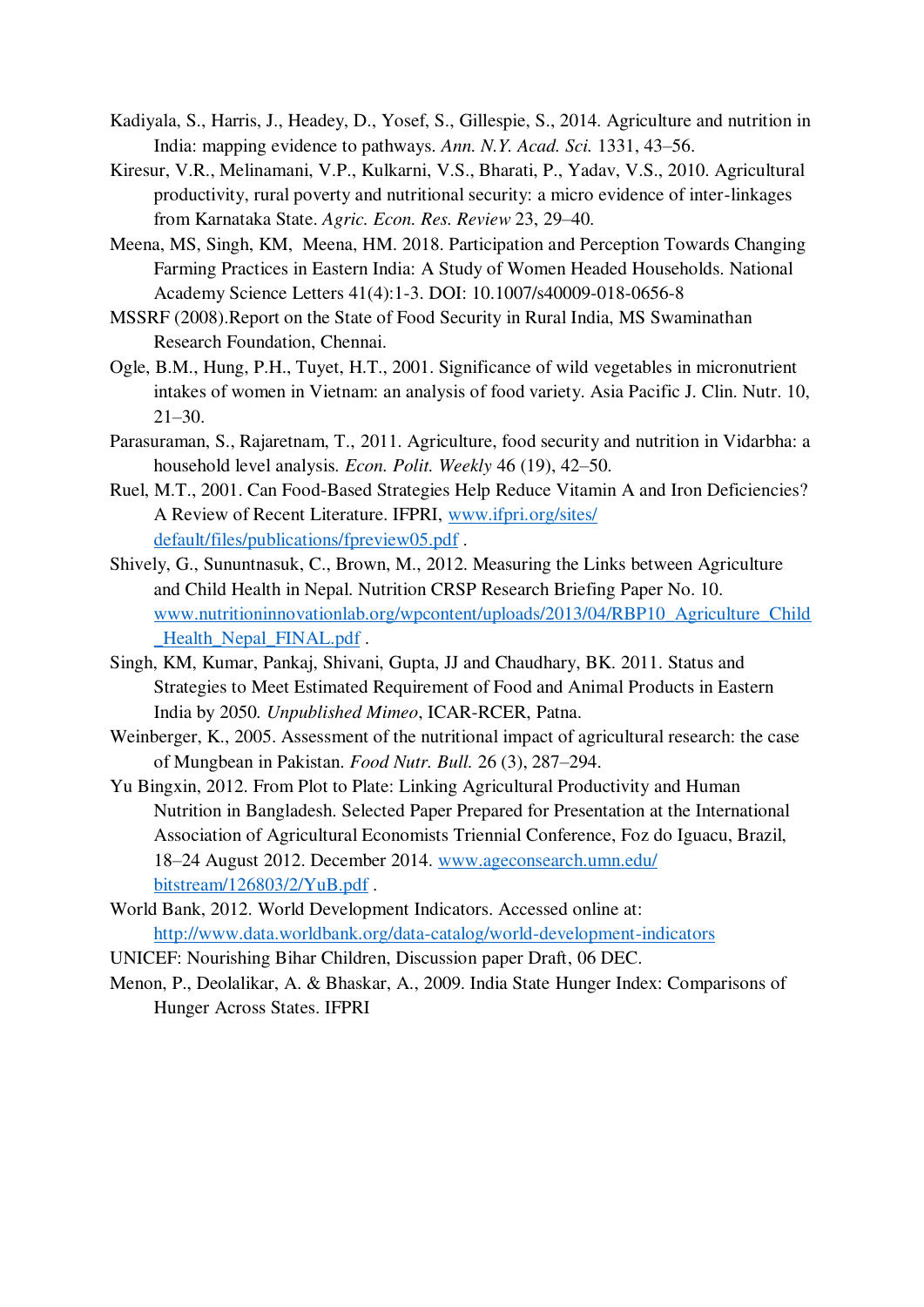| <b>Indicators</b>                                                                                     | <b>Bihar</b> | India |
|-------------------------------------------------------------------------------------------------------|--------------|-------|
| <b>Immediate Causes</b>                                                                               |              |       |
| Children under age 3 years breastfed within one hour of birth $(\%)$                                  | 34.2         | 41.1  |
| Children under age 6 months exclusively breastfed $(\%)$                                              | 54.2         | 56.0  |
| Children age 12-23 months fully immunized (BCG, measles, and 3<br>doses each of polio and DPT $)$ (%) | 61.9         | 61.3  |
| Prevalence of diarrhoea in last 2 weeks preceding the survey $(\%)$                                   | 10.7         | 9.6   |
| Mother who had at least 4 antenatal care visits $(\%)$                                                | 13.0         | 44.8  |
| Pregnant women age 15-49 years who are anaemic $(\%)$                                                 | 58.0         | 52.1  |
| All women age 15-49 years who are anaemic $(\%)$                                                      | 60.5         | 54.2  |
| Underlying causes                                                                                     |              |       |
| Women's status                                                                                        |              |       |
| Population (female) age 6 years and above who ever attended school<br>$(\%)$                          |              | 63.0  |
| Women who are literate $(\%)$                                                                         |              | 82.6  |
| Women with 10 or more years of schooling $(\%)$                                                       |              | 27.3  |
| Women age $20-24$ years married before age 18 years $(\%)$                                            | 40.9         | 31.5  |
| <b>Hygiene and Sanitation</b>                                                                         |              |       |
| Household with improved drinking water source $(\%)$                                                  | 98.2         | 89.3  |
| Households with improved sanitation facility $(\%)$                                                   | 20.7         | 36.7  |
| Households using clean fuel for cooking $(\%)$                                                        | 10.8         | 24.0  |
| Households with electricity $(\%)$                                                                    | 54.1         | .83.2 |

Source: NFHS -4, 2015-16.